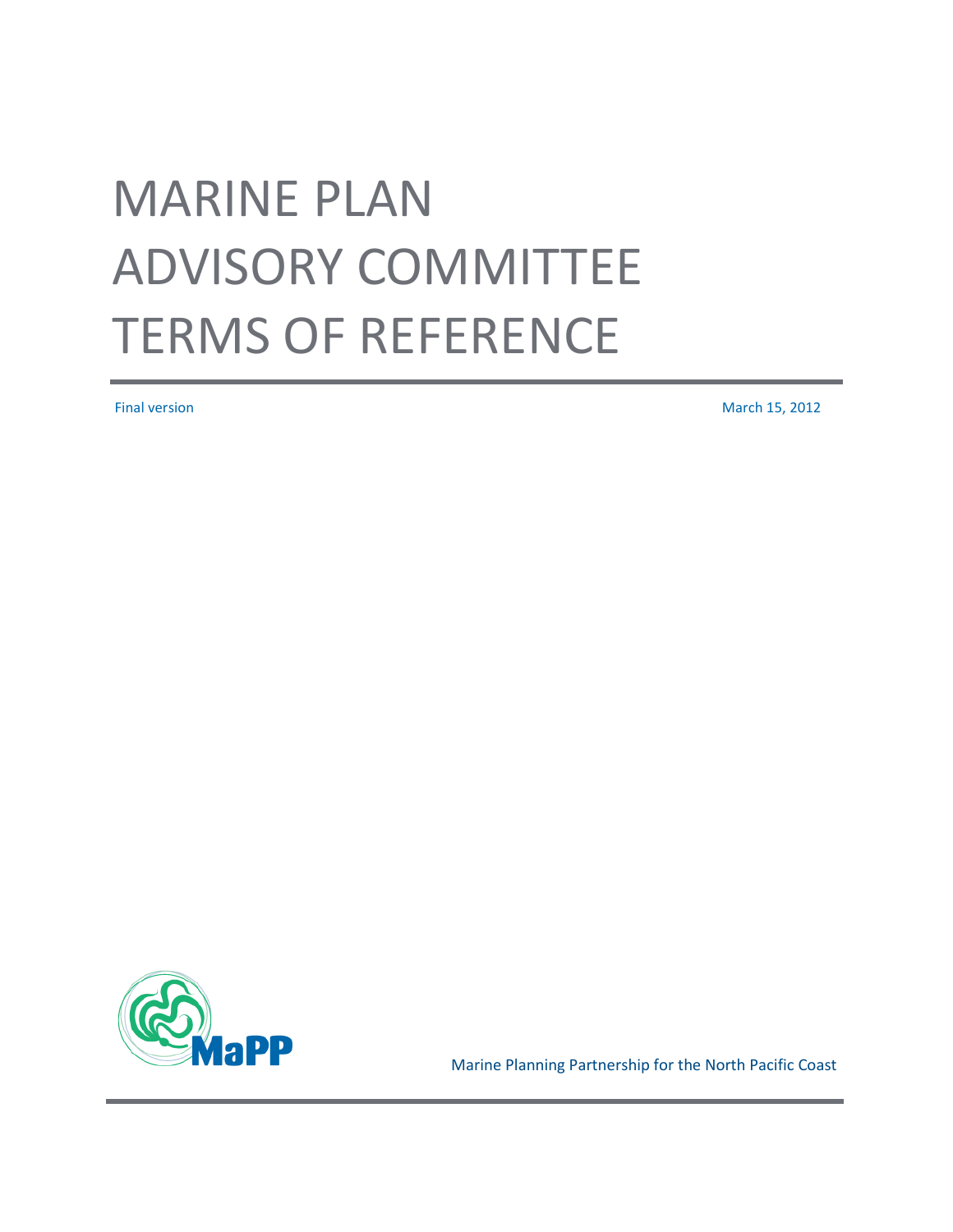# **MARINE PLAN ADVISORY COMMITTEE TERMS OF REFERENCE**

# **CONTEXT**

The Coastal First Nations and the provincial government are jointly preparing a marine plan for the Central Coast sub-region of the North Pacific Coast. This work is being done pursuant to a November 2011 Letter of Intent among the Nanwakolas Council, Coastal First Nations-Great Bear Initiative, the North Coast-Skeena First Nations' Stewardship Society, and the provincial government (represented by the Ministry of Forests, Lands and Natural Resource Operations). The Letter of Intent, related funding agreements and work plans constitute the Marine Planning Partnership for the North Pacific Coast (MaPP). MaPP provides for collaborative development of four sub-regional marine plans, and a regional planning document using an ecosystem-based management approach. MaPP may also serve to inform the Pacific North Coast Integrated Management Area (PNCIMA) planning process currently underway.

Preparation of the Central Coast Marine Plan is being led by a joint provincial government – Coastal First Nations Technical Team. Plan preparation will commence in March 2012, and will be completed by November of 2013 for final review and approval.

# **COMMITTEE ROLES AND RESPONSIBILITIES**

The general **role** of the Marine Plan Advisory Committee (MPAC) is to provide stakeholder advice and feedback on a Central Coast Marine Plan.

Specific **responsibilities** of the MPAC are to:

- a) Review, discuss and provide timely feedback and advice on draft components of the Marine Plan during its development;
- b) Review, discuss and provide timely feedback and advice on a final Marine Plan prior to its approval by the Coastal First Nations and the provincial government;
- c) Assist in the promotion of, and participate in any public meetings organized by the Technical Team to solicit input at key stages of Marine Plan development; and
- d) Confirm the nature and extent of support for the final Marine Plan by the interests represented on MPAC.

The role and responsibilities of the MPAC **do not include** provision of advice on process design or public communications, unless specifically requested by the Technical Team.

# **MPAC COMPOSITION**

The MPAC will be comprised of representatives of key marine interests, as shown in Table 1.

MPAC members will be appointed by the Technical Team on the basis of a nomination and selection process developed by the Technical Team.

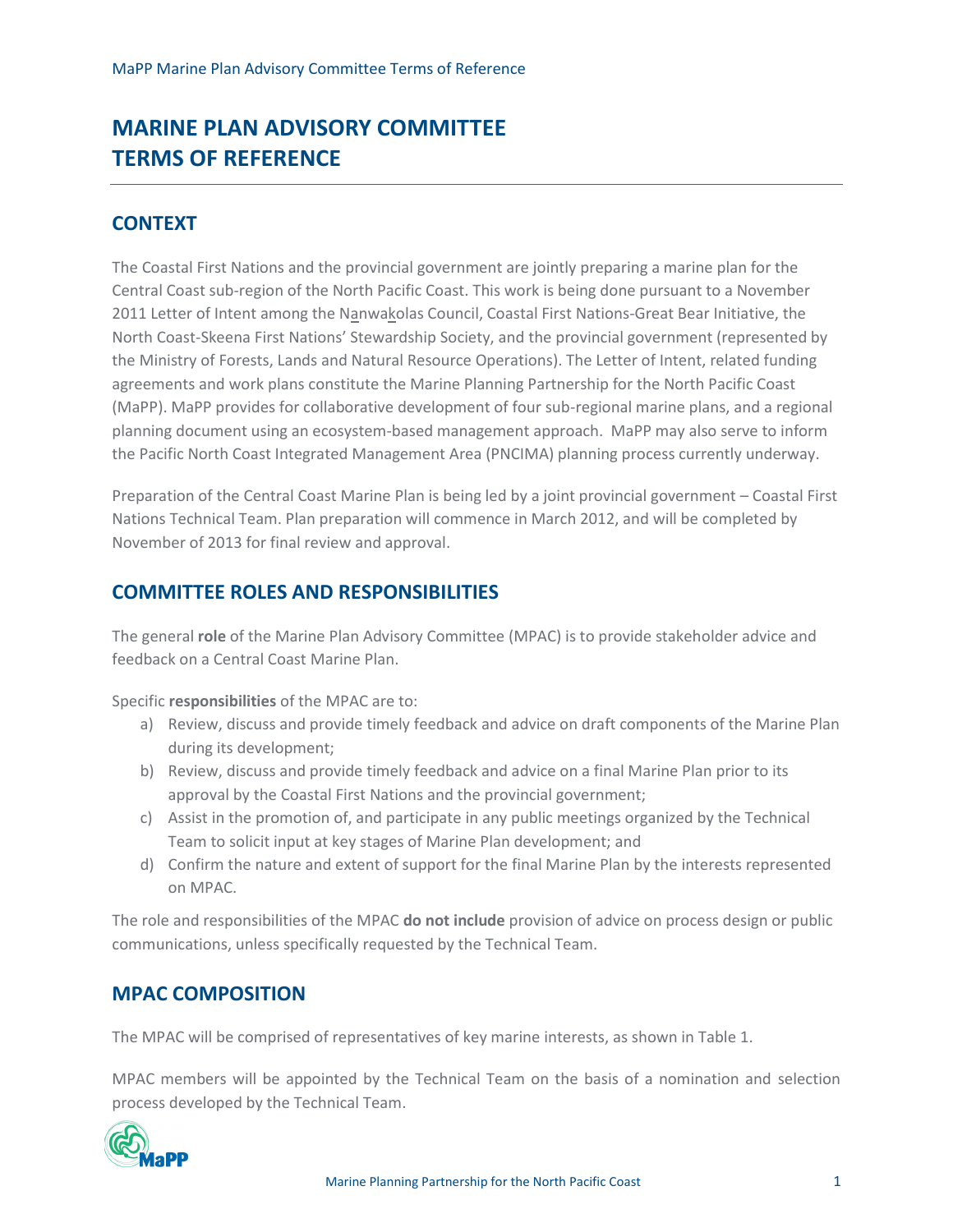#### MaPP Marine Plan Advisory Committee Terms of Reference

Alternate members may be nominated for appointment by the Technical Team to attend advisory meetings and observe discussions, for continuity and familiarity purposes. An alternate may participate in meeting discussions only in the absence of the member that is represented by the alternate.

The Technical Team will provide co-chairs for each meeting, who will be responsible for agendas, background materials, technical presentations, venues, and other meeting details.

Other Technical Team members or provincial/ Coastal First Nations staff may attend MPAC meetings to present information and products and address questions on specific topics.

| Marine Conservation (1)            | Commercial Recreational Fisheries (1) |
|------------------------------------|---------------------------------------|
| Commercial Fisheries (1)           | Public Recreational Angling (1)       |
| Marine Transportation Carriers (1) | Municipal or Regional Government (2)  |
| Commercial Tourism (1)             | Public Recreation (1)                 |
| Finfish Aquaculture (1)            | Shellfish Aquaculture (1)             |
| Renewable Energy (1)               | Forest Industry (1)                   |
| Marine-related Academic (1)        |                                       |

#### **TABLE 1: MPAC REPRESENTATION AND SEATS**

## **MPAC MEMBER RESPONSIBILITIES**

MPAC members (and alternates) will:

- a) Communicate on a regular basis with individuals and organizations having similar marine interests to convey information on emerging MaPP products and develop feedback and advice on draft Marine Plan components;
- b) Make best efforts to keep their sectors or colleagues informed of the role of the MPAC and Marine Plan review progress;
- c) Develop advice that considers relevant government policies and programs, the perspectives of other MPAC members, and supporting data and documentation;
- d) Abide by the Code of Conduct established for MPAC meetings as outlined in Attachment 1;
- e) Make best efforts to attend all scheduled meetings of the MPAC as outlined in Attachment 2;
- f) Advise the Technical Team co-chairs if unable to attend a scheduled meeting, and ensure the designated alternate is available for the meeting.

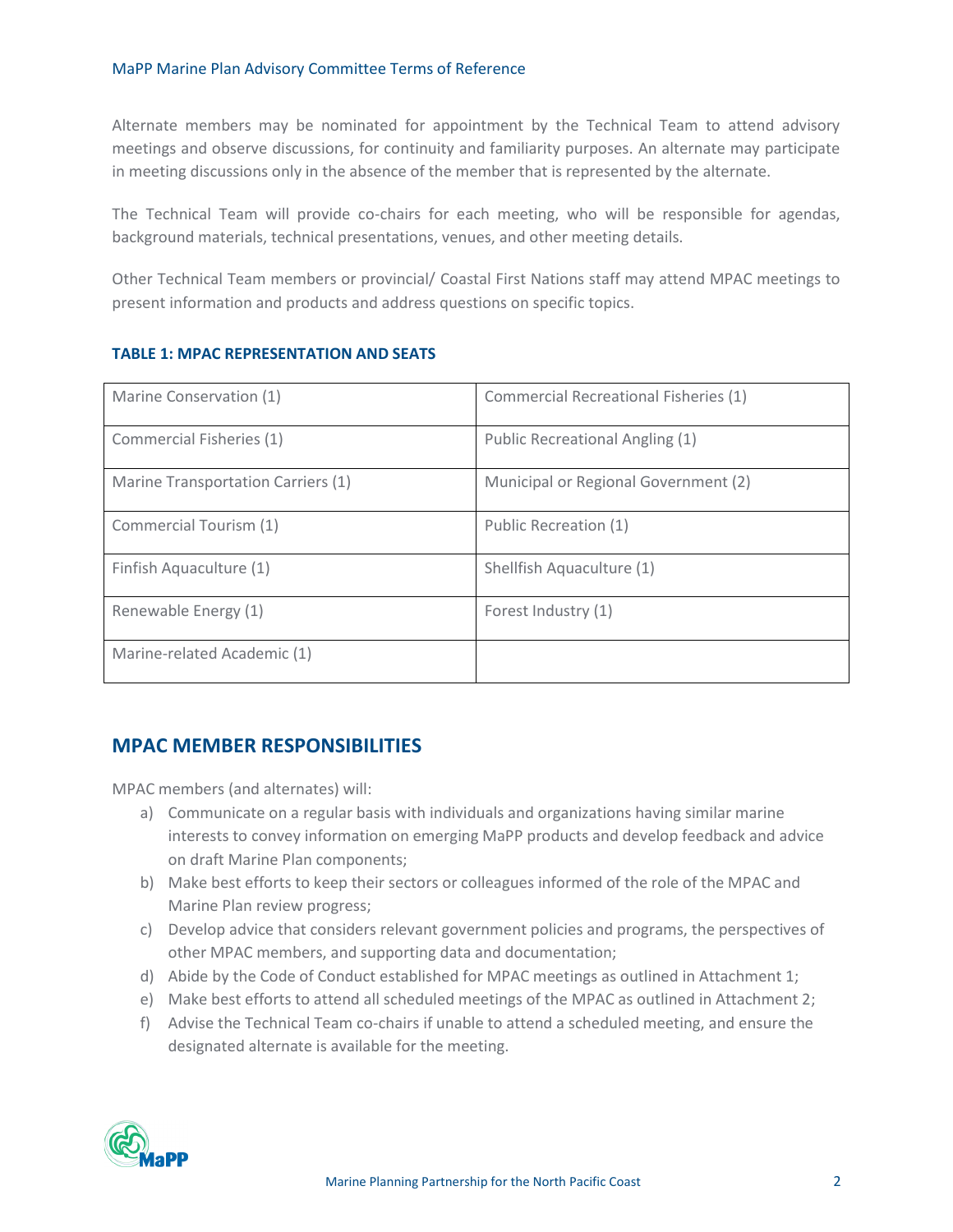## **MEETING PROCEDURES**

MPAC meetings will primarily be in-person meetings and will preferably be held in central communities in the Plan Area in accordance with the meeting schedule in Attachment 2. Teleconference or webinar meetings may occur in-between face-to-face meetings.

Most meetings will be facilitated by an independent facilitator, whose role is to:

- a) Provide good meeting management, including adherence to agendas and timelines;
- b) Enforce adherence to the Code of Conduct (Attachment 1);
- c) Encourage all perspectives to be expressed on a topic, and provide clarification of the members' views on draft Plan products; and
- d) Provide closure to discussion topics and agenda items, by ensuring clarity on topics being discussed, summarizing advice heard, and acknowledging key points.

General consensus or agreement on advice is a desirable meeting outcome, but not a pre-requisite for moving on to review other draft Marine Plan products identified on a meeting agenda.

The Technical Team co-chairs are responsible for developing and circulating meeting agendas, and for distributing review materials in advance of meetings. Meeting materials will be circulated no later than two weeks in advance of a meeting to provide adequate review time, unless otherwise arranged with a majority of MPAC members.

A general meeting summary will be prepared by the Technical Team co-chairs as input to final Marine Plan products, and posted to the MaPP website. The summary will identify key discussion items, key advice given, and any agreements reached. Summaries will be circulated within 14 business days of a meeting and members provided a minimum of 5 business days to review and comment before posting to the website.

Meetings are intended to be progressive and focussed. Consequently, past meeting summaries and review of amended Marine Plan products will not be included on MPAC meeting agendas.

The MPAC schedule will include time for a review of a final draft Marine Plan; to enable MPAC members to determine the extent to which advice and comment on individual components has been incorporated.

MPAC meetings are not intended to be public meetings, and will not be advertised. However, notice of meetings will be posted on the MaPP website and the public will not be excluded from meetings. Public observers will be expected to adhere to meeting procedures and to refrain from entering discussions without the express approval of the co-chairs.

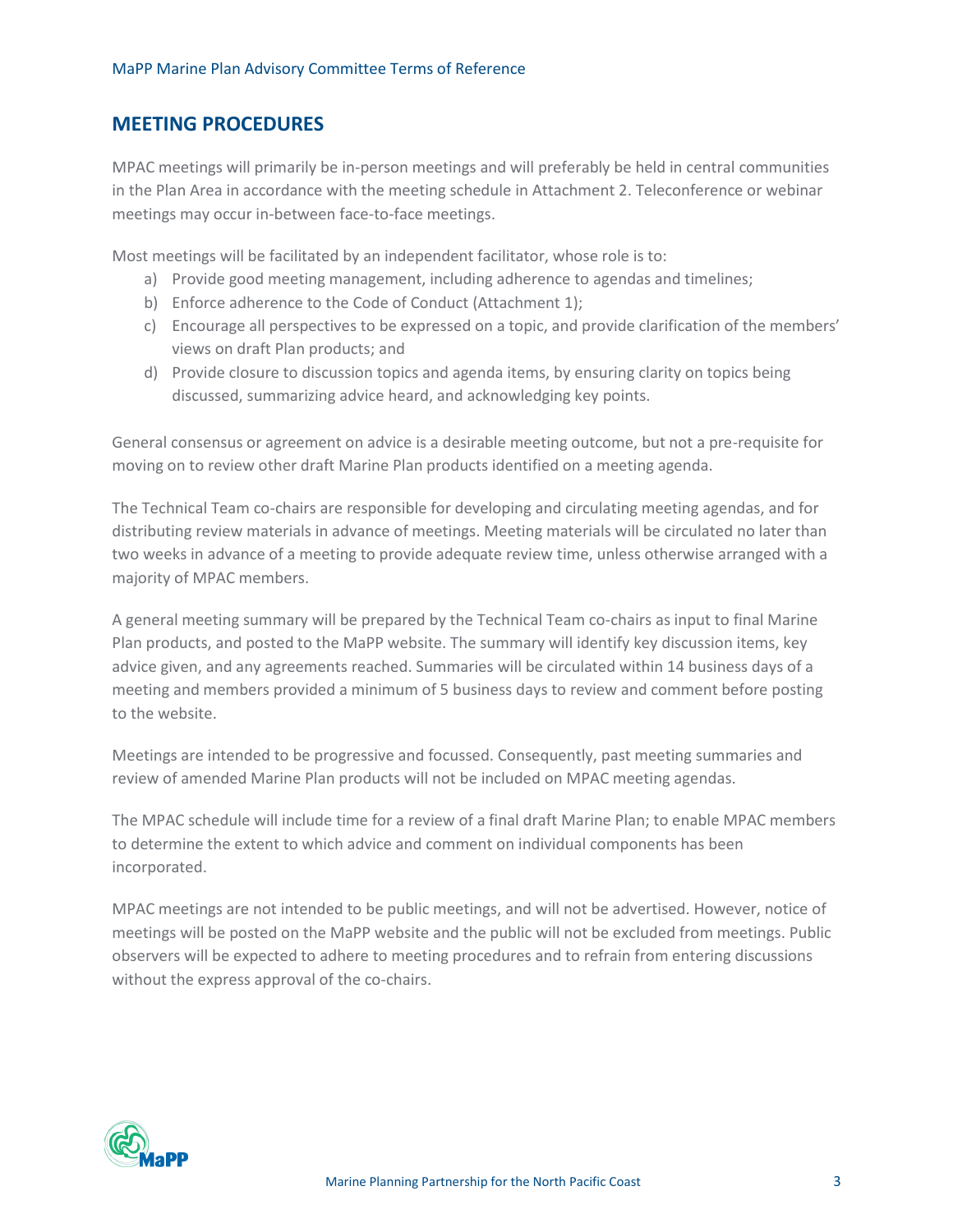# **PLAN REVIEW TOPICS**

The MPAC will meet to review, discuss and provide feedback on draft planning products (including objectives, strategies, best practices, implementation measures, and spatial designations) for all key marine uses and activities in the sub-region.

Draft Marine Plan products will be developed using the best available information, including traditional and local knowledge, and using independent scientific and technical advice where required. MPAC members may bring additional information to the Technical Team's attention for consideration in draft Marine Plan products preparation and revisions.

### **FUNDING**

Funding will be provided to MPAC members to cover their travel and accommodation expenses for meeting participation, and a per diem provision to cover meals and incidental costs not otherwise provided or covered by MaPP. Expenses for alternates will be provided when alternates are substituting for their member, and (if funding is available) for attendance at meetings where their member is present. Expense claims must be submitted within 15 business days of the meeting end date or they will not be accepted. Expense claims will be reimbursed within 30 days of receipt.

Where considered necessary and if MaPP funds permit, the Technical Team co-chairs will consider requests by MPAC members for additional funding to facilitate review of draft materials by others within a sector or area of interest represented by an MPAC member.

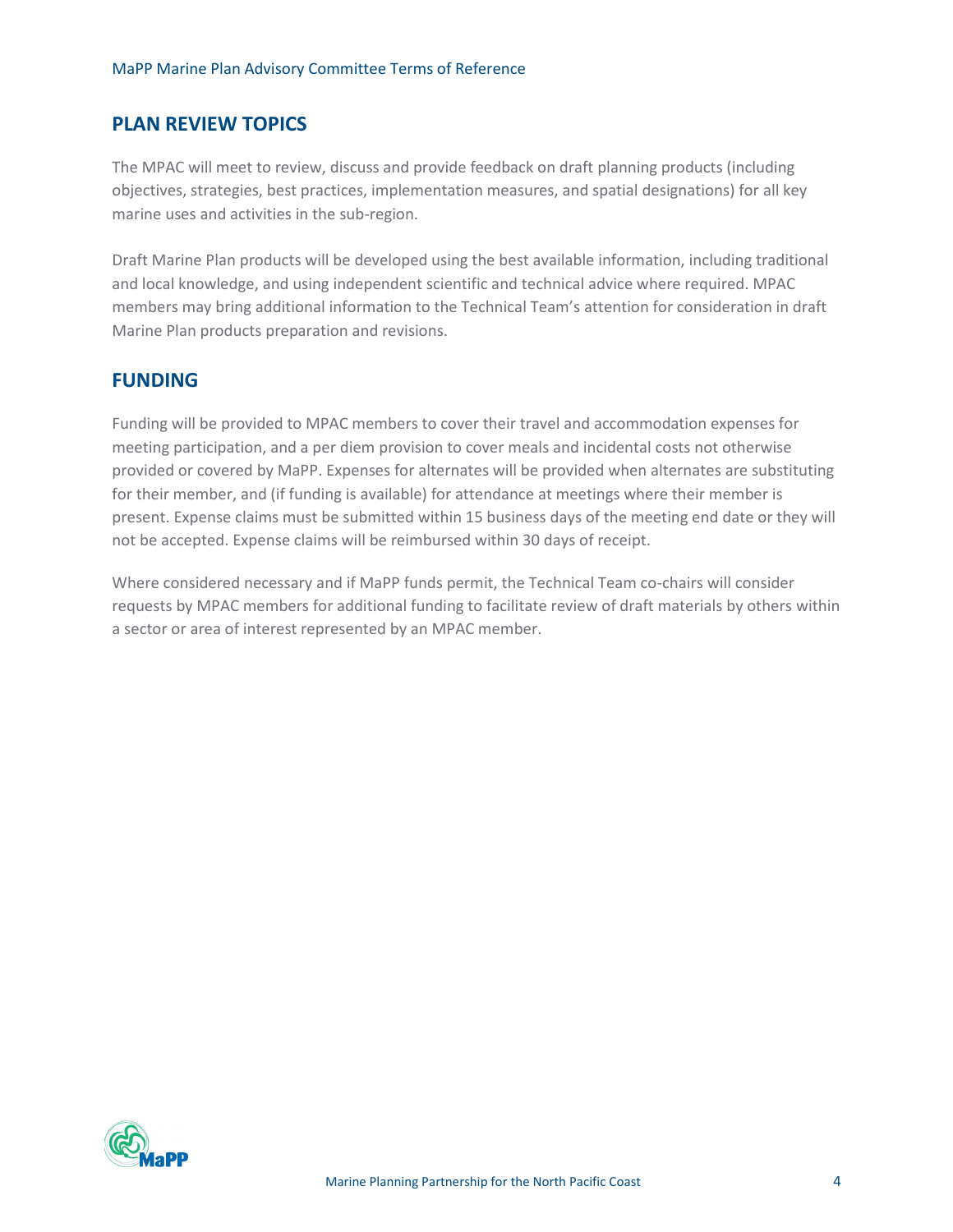# **APPENDIX 1: MPAC CODE OF CONDUCT**

Members (and Alternates) agree to:

- a) Act in good faith in all aspects of the MPAC meeting process;
- b) Treat each other with respect and as equals;
- c) Strive to present the perspectives of their sectors or interests that they represent:;
- d) Assist the facilitator/co-chairs in ensuring that meetings are efficient and effective;
- e) Assist the facilitator/co-chairs in ensuring all perspectives are expressed on an agenda topic;
- f) Seek to reach agreement on advice and feedback with other members, wherever possible;
- g) Explain reasons or provide rationale for their comments on Marine Plan products;
- h) Focus disagreements on the issues or facts, not on individuals or groups;
- i) Make good faith efforts to accurately characterize MPAC discussions to constituents, members of their interest groups, and members of the public;
- j) Adhere to this Code of Conduct and raise directly with MPAC members any matter they perceive to be in violation of this Code of Conduct.

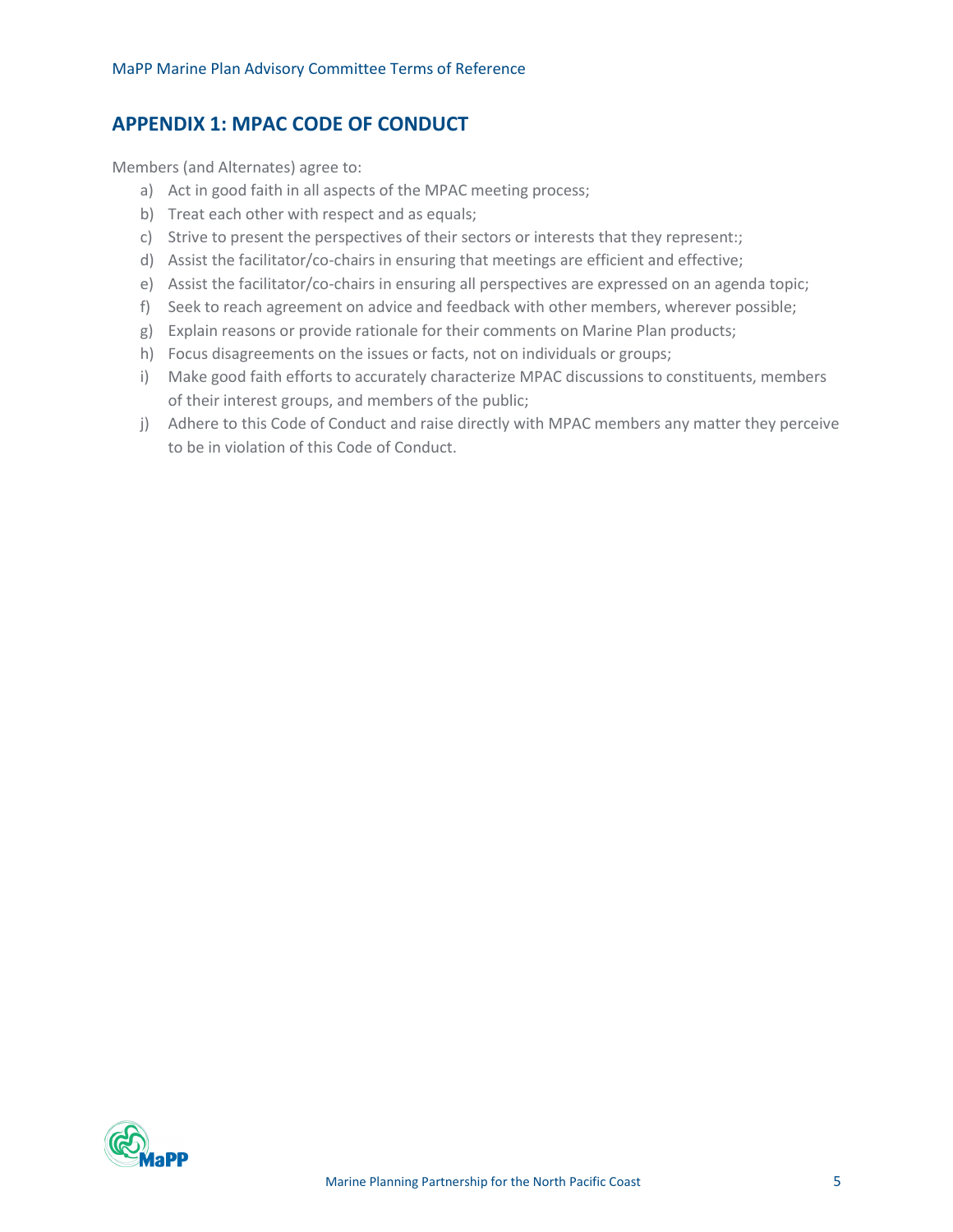# **APPENDIX 2: MPAC MEETING SCHEDULE**

| <b>Meeting</b><br><b>Number</b> | <b>MaPP</b><br>Phase | <b>Date</b>       | <b>Meeting Purpose and Review Topic</b>                                                                                                                                                                                            |
|---------------------------------|----------------------|-------------------|------------------------------------------------------------------------------------------------------------------------------------------------------------------------------------------------------------------------------------|
| $\mathbf 1$                     | $\overline{2}$       | May 2012          | Introductory meeting: member introductions; schedule<br>review; review of plan ToC; linkages to regional work,<br>PNCIMA and other sub-regional plans.                                                                             |
| $\overline{2}$                  | $\overline{2}$       | June 2012         | Product review: EBM definition, principles; social, economic<br>& cultural base case & trends; biophysical base case & trends;<br>key marine issues; desired future state scenario(s); marine<br>vision statement, values & goals. |
|                                 | 3                    | <b>July 2012</b>  | PUBLIC INFORMATION OPEN HOUSE: Display process,<br>outcomes, timelines, and receive public input.                                                                                                                                  |
| 3                               | 3                    | Sept 2012         | Product review: Issues, objectives & strategies for key marine<br>protection & pollution; climate change adaptation; traditional<br>& cultural uses; spatial mapping and analysis.                                                 |
| 4                               | 3                    | November<br>2012  | Product review: Issues, objectives & strategies for marine<br>tenures; commercial, recreational and Aboriginal Fisheries;<br>spatial mapping & analysis.                                                                           |
| 5                               | 4                    | January<br>2013   | Product review: Issues, objectives & strategies for marine<br>economy; spatial mapping & analysis.                                                                                                                                 |
| 6                               | $\overline{4}$       | <b>March 2013</b> | Product review: Zone designation categories and<br>management regimes based on prior spatial discussions;<br>proposed designation map; implementation, monitoring,<br>review and enforcement recommendations.                      |
| 7                               | 4                    | May 2013          | Review of composite draft Plan.                                                                                                                                                                                                    |
|                                 | $\overline{4}$       | June 2013         | PUBLIC INFORMATION OPEN HOUSE: Receive comments on<br>draft plan components.                                                                                                                                                       |
| 8                               | 5                    | September<br>2013 | Review of Plan revisions & effects assessment of plan.                                                                                                                                                                             |
| 9                               | 5                    | November<br>2013  | Discuss Final Draft Plan: solicit levels of support.                                                                                                                                                                               |

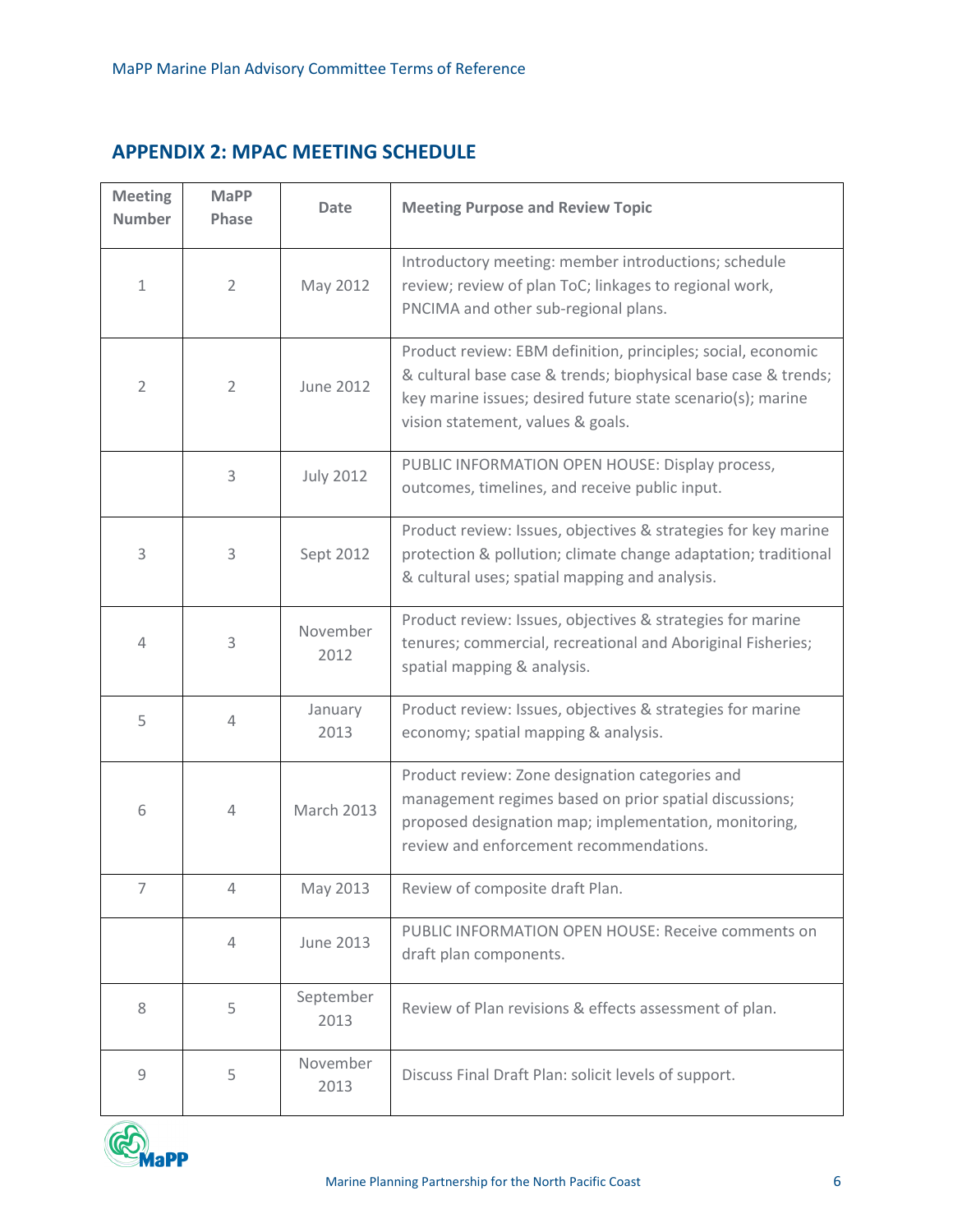# MaPP Marine Plan Advisory Committee Terms of Reference

| 1 ∩<br>Τn | December<br>2013 | Final meeting: evaluation, celebration. |
|-----------|------------------|-----------------------------------------|
|           |                  |                                         |

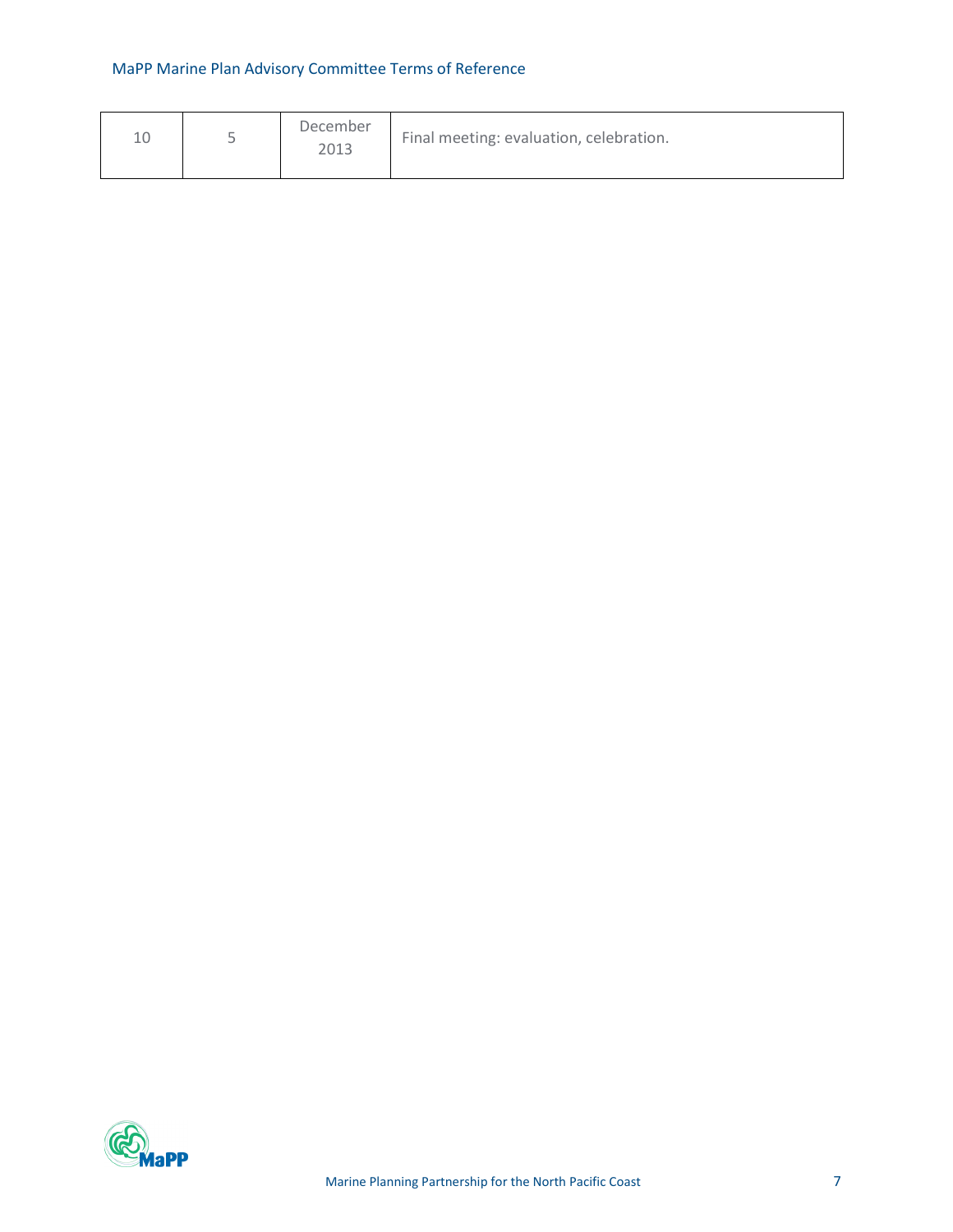#### **Central Coast Marine Plan Advisory Committee (MPAC)**

#### **Terms of Reference Clarification Addendum**

#### **Topic Area**

#### **1. Roles and Responsibilities**

- MPAC members may offer advice on process as it relates to the *MPAC meeting schedule and review topics*; and
- MPAC members may assist in the promotion of, or participate in, public meetings and *associated communications*.

#### **2. Composition**

- Alternate members may attend all MPAC meetings, but will *only be covered under meeting expenses and included in MPAC discussions when the primary member is not available*;
- *MPAC members may, by way of the MaPP Support Fund, fund alternates to come to MPAC meetings as laid out in the proposal guidelines of the MaPP Support Fund*; and,
- "Commercial Recreational Fishing" interests will be referred to as "*Recreational Fishing Services*" and "Public Recreational Angling" will be referred to as "*Public Recreational Fishing.*"

#### **3. Meeting Procedures**

- Meeting summaries will be provided to MPAC members following each MPAC meeting as well as *an 'advice log' to document all advice captured during meetings*. *Written comment on MaPP products will also be documented and distributed to all members prior to each meeting*;
- Advice logs will include status updates, noting whether the advice is under consideration, has been incorporated, or not feasible. *A brief synopsis on input received will be given at MPAC meetings.*
- *An online dropbox has been created for distribution of MPAC documents in each sub region*. The intent is to allow MPAC members to see what is going on in each subregion and as the method for distributing larger document files and higher resolution maps.

#### **4. Meeting Schedule**

 Meeting scheduling will be reviewed at each MPAC meeting. *Online Doodle Polls* will be used to plan meetings and coordinate member availablilty at least three months in advance.